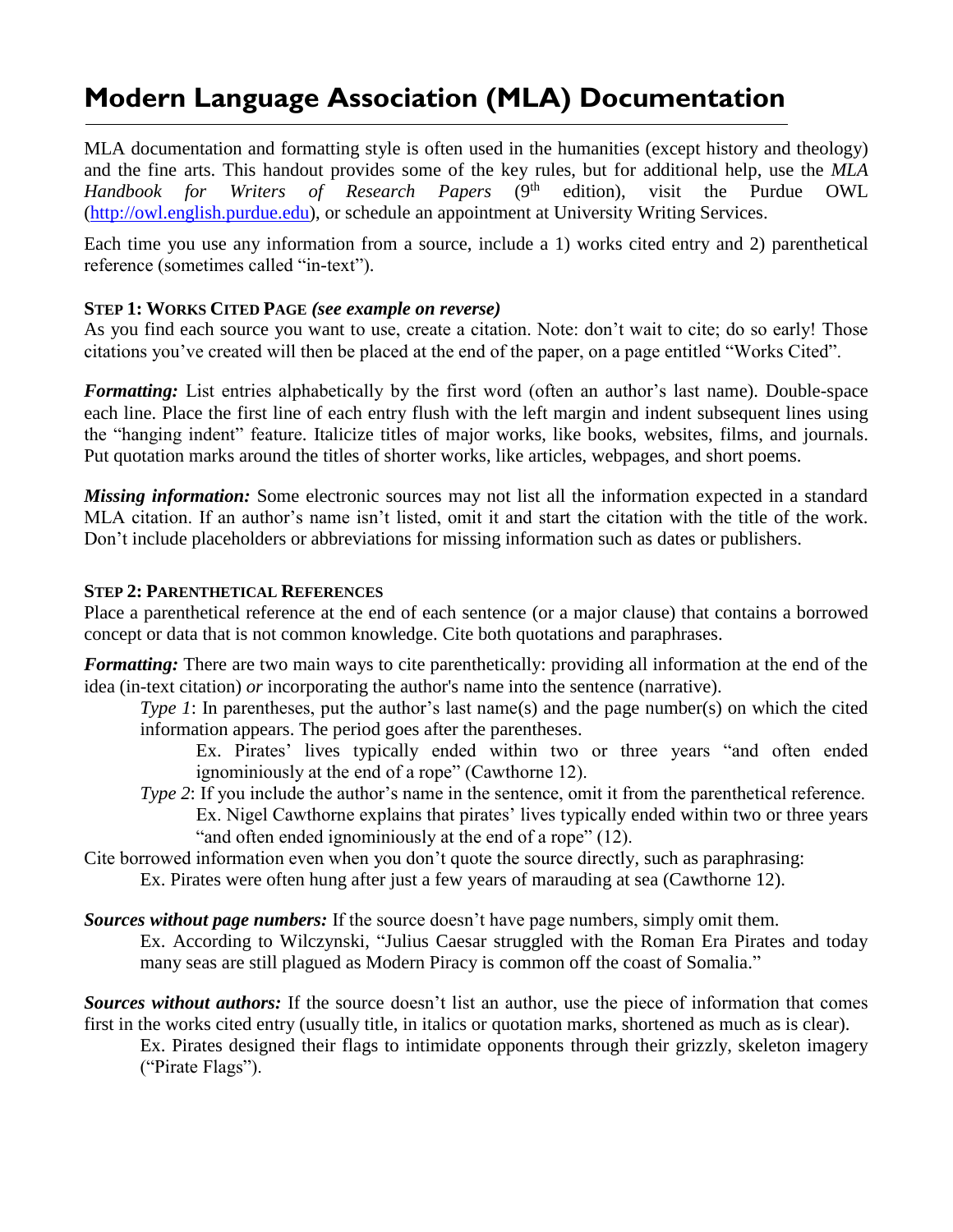Rodriguez 10

Works Cited

Cawthorne, Nigel. *A History of Pirates: Blood and Thunder on the High Seas*. Chartwell Books, 2004.

Ellms, Charles. *The Pirates Own Book: Authentic Narratives of the Most Celebrated Sea Robbers*. Sanborn & Carter, 1837. *Project Gutenberg*, www.gutenberg.org/files/12216/12216-h/12216-h.htm.

Gabbert, Janice J. "Piracy in the Early Hellenistic Period: A Career Open to Talents." *Greece and Rome*, vol. 33, no. 2, 1986, pp. 156-63.

Luft, Gal, and Anne Korin. "Terrorism Goes to Sea." *Foreign Affairs*, vol.

83, no. 6, Nov. – Dec. 2004, pp. 61-71. *JSTOR*,

www.jstor.org/stable/20034137.

Mele, Christopher. "Tens of Thousands Evacuated as Fire Rages in

Southern California." *The New York Times*, 17 Aug. 2017. *LexisNexis*,

http://www.lexisnexis.com/hottopics/lnacademic/?verb=sr&csi=23792

4&sr=HLEAD(california%20w/20%20fire)+AND+DATE%3E=%25C

URRDATE-14%25.

"Pirate Flags." *The Way of the Pirates*. The Way Network, 2012,

http://www.thewayofthepirates.com/pirate-life/pirate-flags/

Stevenson, Robert Louis. "Pirate Story." *A Victorian Anthology, 1837-1895*, edited by Edmund Clarence Stedman, Riverside Press, 1895, pp. 523- 24.

Wilczynski, Krzysztof. "Introduction to Piracy." *Pirates! Fact and Legend,* www.piratesinfo.com/cpi\_pirate\_history\_of\_pirates\_piracy\_510.asp.

**Print book**. Author last name, First name. *Title*. Publisher, year of publication.

**Electronic book.** Print book entry. *Database* or *Website Title,* URL.

**Journal article in print**. Author last name, First name. "Article Title." *Journal Title*, volume, issue, year, article page #s.

**Journal article from an online database** Author last name, First name. "Article Title." *Journal Title*, volume, issue, year, article page #s (if given). *Database Name*, URL or doi.

**Online newspaper or magazine article**. Author last name, First name. "Article Title." *Periodical Title*, Publication date, page #s (if given). *Database Name*, URL or doi.

**Webpage without author.** "Webpage Title." *Website Title*. Publisher (if different from website), Date published (if given), URL or doi.

**Part of an anthology or a chapter in a print collection of essays**. Author last name, First name. "Chapter Title." *Book Title*, edited by Editor Name, Publisher, year, page #s.

**Personal or professional webpage**. Author last name, First name. "Webpage Title." *Website Title*. Publisher (if different from website), Date published (if given), URL or doi.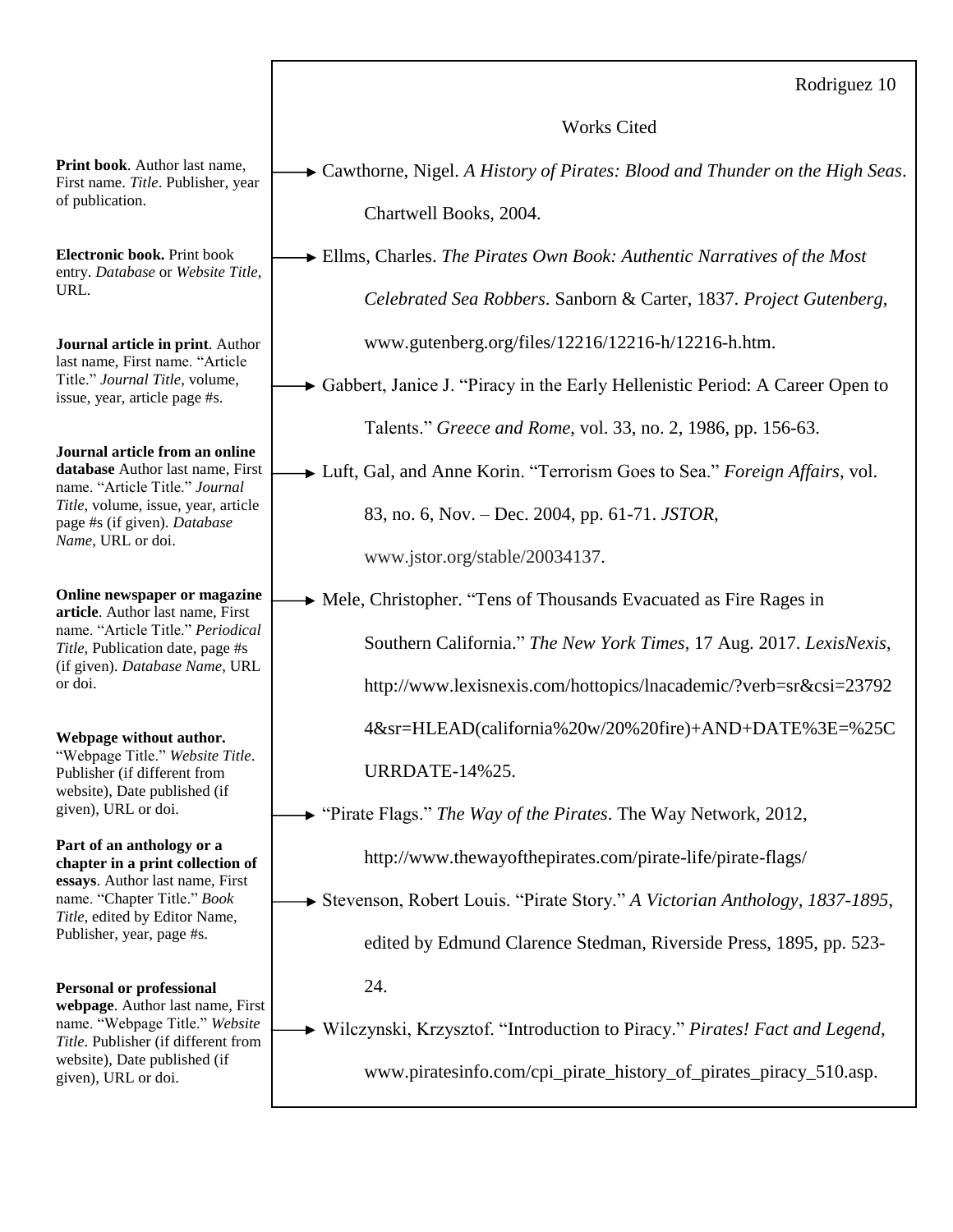# **MOST IMPORTANT DIFFERENCES BETWEEN MLA 8 TH AND MLA 9 TH EDITIONS**

**HOW THIS WORKS:** Universal rules are presented first. Deviations between the two editions are given after.

**RULE #1: INCLUSIVE LANGUAGE.** Avoid using terms that specify the subject's race, gender, social orientation, disability, age, or social status if it is not critical for your context. For example, use "they/them/theirs" not only for multiple people and nonbinary people, but also in place of he/she when the subject's gender is unspecified or unimportant.

On the other hand, when your argument does require you to mention these aspects of a subject's identity, avoid sweeping generalizations. For instance, if you are writing about women, specify other important factors about the women you are referring to such as nationality, socioeconomic status, race/ethnicity, etc. to avoid making a sweeping generalization about all women.

**RULE #2: FOREIGN LANGUAGE CAPITALIZATION.** Foreign language sources or quotations use their native grammar and punctuation.

**RULE #3: CONSULTED WORKS.** If you include anything that you have merely consulted, use "Works Cited and Consulted" by placing your consulted sources after any endnotes if necessary.

#### **MLA 8 MLA 9**

Only include sources cited in the body of the paper in the Works Cited Page.

Include sources that helped you in the research process but were not cited in the body of your paper.

**RULE #4: CONTAINER RULES.** The research paper must include at the title of the container for digital sources. The "Title of Container" container will appear right at the end of your citation. This may represent the website or online database where your source has been published. Some examples include SoundCloud, Facebook posts (direct), blogs, articles, tweets, songs, Bible verses, or artworks.

### **MLA 8 MLA 9**

For digital sources, cite the author, title, other contributors (if any), publisher, URL (if any), date published (if given), and date accessed.

For digital sources, cite all the same information as before (in the same order), but at the end of the Works Cited entry, add the container. Some examples of containers include Spotify, MP3 format, Vinyl, Netflix, etc.

*NOTE: For additional information, checked out the comparison center published by the MLA Style Center at*  <https://style.mla.org/handbook-editions-comparison-chart/>*.*